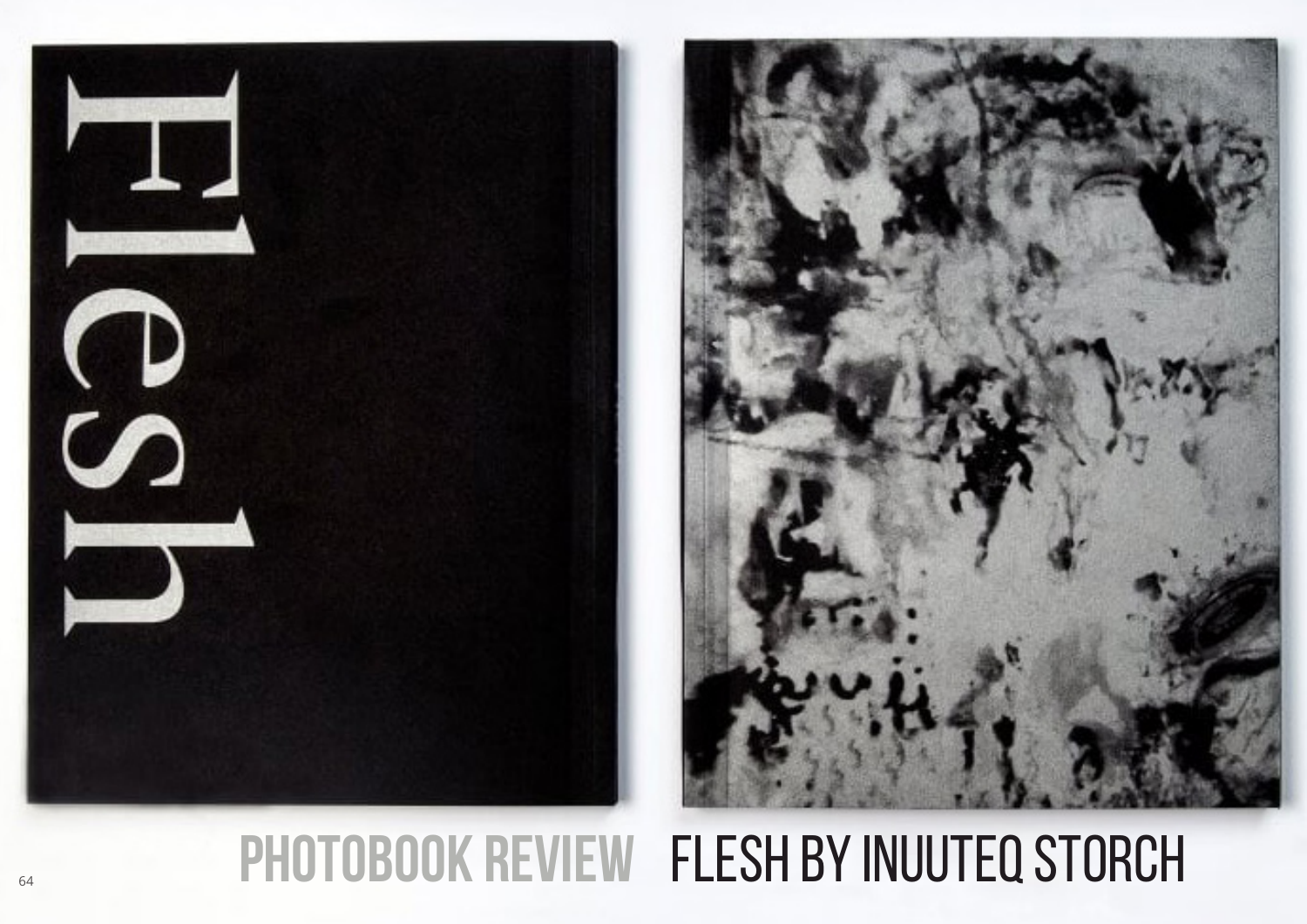

## **WRITTEN BY KELLY BRYAN**

**Flesh, created by Greenlandic photographer Inuuteq Storch and published by Disko Bay, takes the viewer on a journey of discovery.** 

Storch's upbringing in Greenland during the 1990's made him accustomed to vast, open

spaces and picturesque landscapes, all of which changed once he moved to New York City. In order to understand his transformed lifestyle, Storch used photography as a tool to discover commonalities between his cultural heritage and the eccentric city.

The sizeable publication holds seventy-two colour photographs within its sombre covers; it is clear each image was carefully chosen to depict the diverse and extraordinary sights that form Storch's new life. The photographer's captivation with his peculiar surroundings can be experienced throughout the book, yet there remains a yearning for elements that resemble his Greenlandic home as he attempts to find nature in the concrete jungle he now inhabits.

The pages of Flesh are filled with candid photographs hugely diverse in subject matter, which help to build a flamboyant yet intimate, bizarre yet strangely familiar representation of life in New York City. Storch utilises the communicative power of photography to explain of the initial unease he experienced when living in the American metropolis and the personal and artist journey taken to become more acquainted with his new home. The subject matter and sequencing of the photographs play a vital role in this expression; less regard seems to be given to their aesthetic construct. Accordingly, his younger sister's pink, plastic, analogue camera seemed to adequately document his surroundings, and in using this equipment the viewer is provided with grainy, out-of-focus photographs which hold an abundance of interpretations. The unforgiving grain, blur and vibrant colours only strengthen the intensity of the mysterious undertones that conceptually form these harsh visuals.

**"Being from Greenland, where nature dominates everything, my body, unlike my soul, missed being close to nature. Those feelings together created a very specific way of looking at my surroundings. I started finding images that represented familiarity in this unfamiliar place … In my need for nature, I found a different nature, nature of the city with its own laws, paths, landscapes and people"** – Inuuteq Storch

There is no doubt these images are conceptually and aesthetically stimulating, which is only enhanced by the carefully considered sequencing presented in the publication. The narrative is made even more dynamic and animated as Storch appears to have created humorous, photographic pairings based upon visual likeness, whether that be subject matter, colour or composition. The photographer's sense of humour can be witnessed throughout Flesh, especially through the pairing of an elderly lady with intensely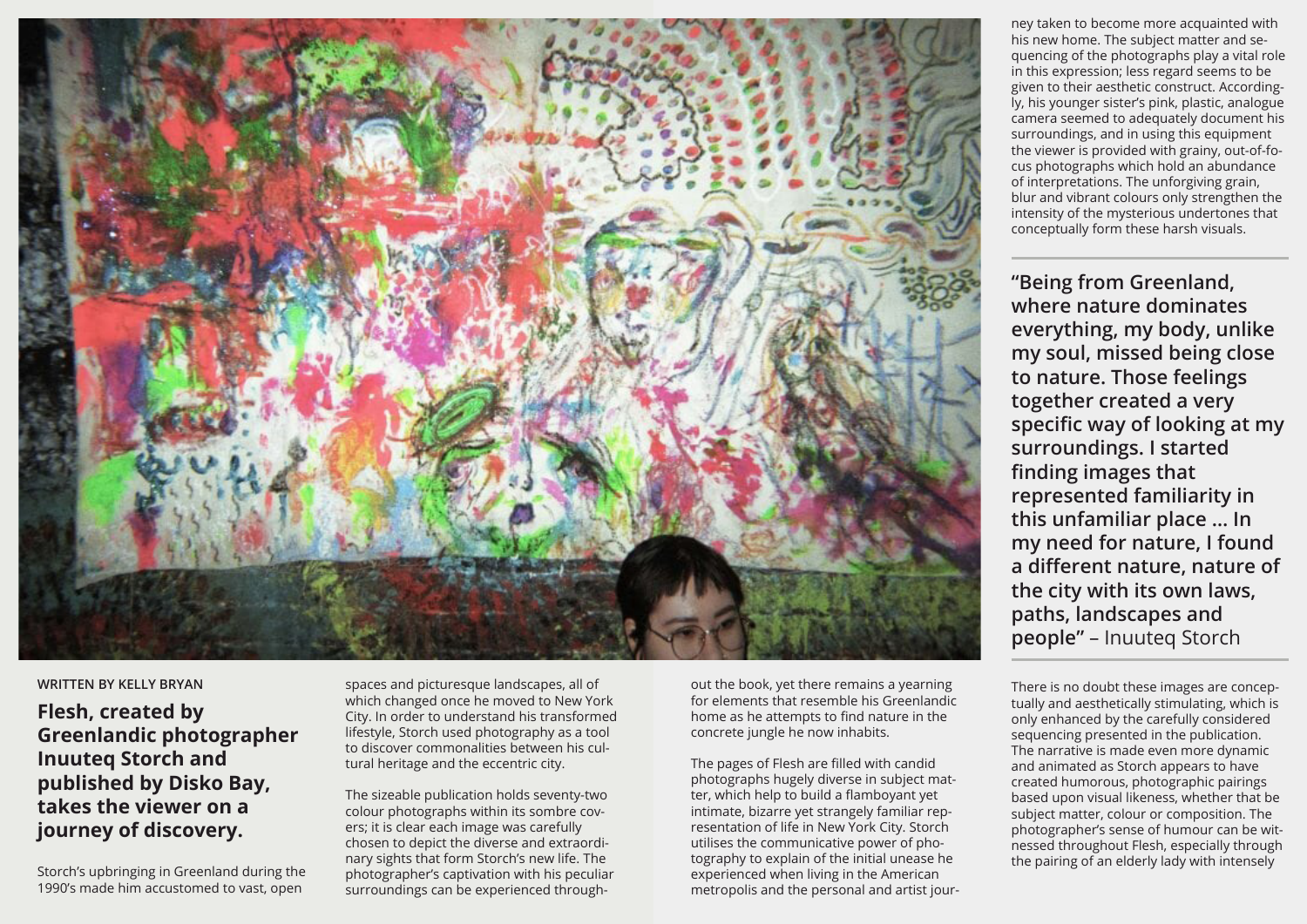